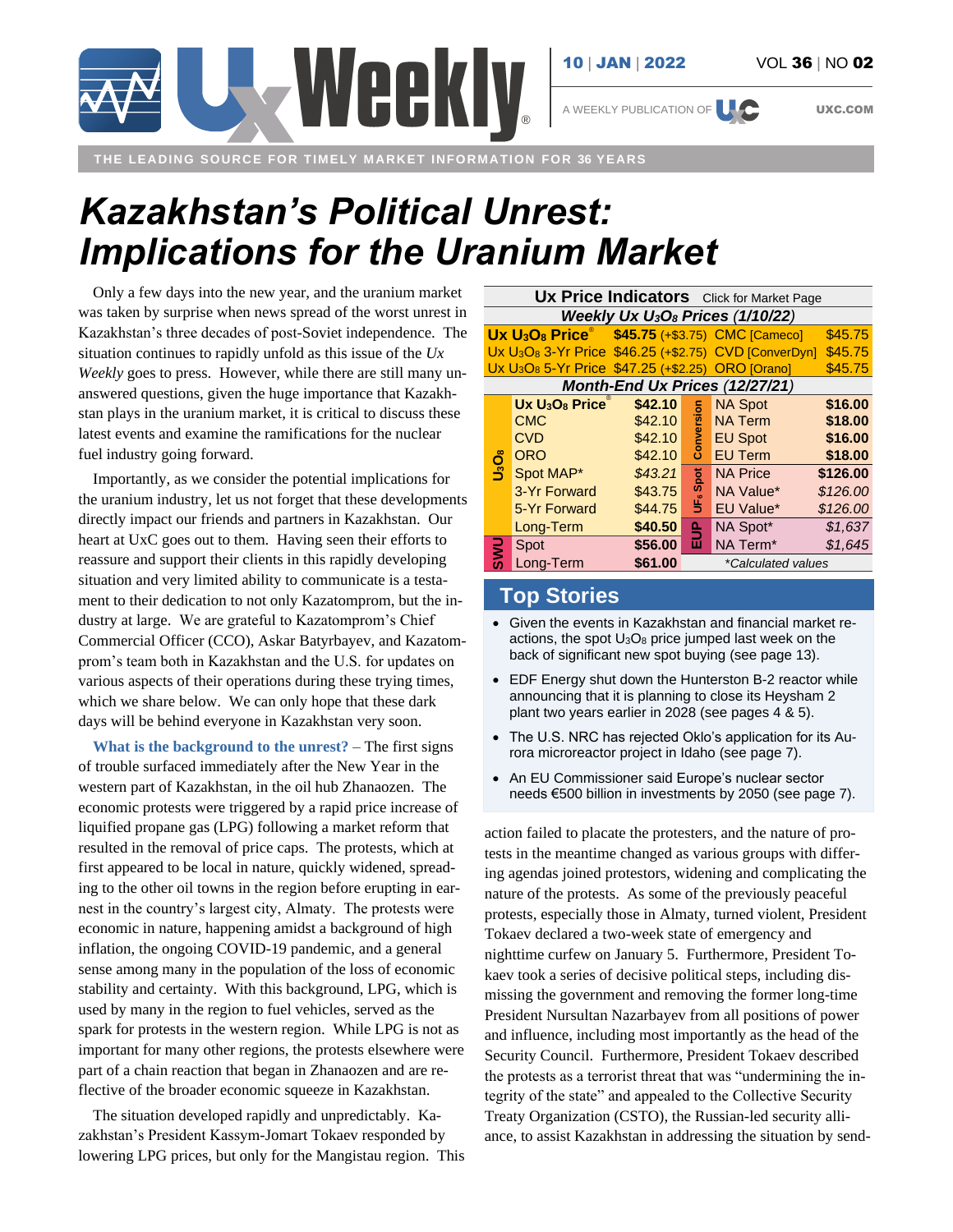ing the peacemaking contingent. Importantly, all of these developments took place in an information vacuum as the government enacted a near-total internet and communications blackout.

Since the initial unrest, Kazakh security forces, which have been reinforced by CSTO forces, appear to have calmed the situation, although reports of significant bloodshed have emerged. While the situation remains very fluid at this time, it appears that the security situation throughout Kazakhstan is now much more stable than at the height of the unrest in the middle of last week, but there are also signs of an ongoing reshuffling of the political establishment.

**Current state of uranium mining operations: What do we know?** – The first key question for the uranium industry is of course related to the ongoing uranium mining operations. Speaking about the current state of uranium mining operations, Kazatomprom CCO Batyrbayev has assured UxC that Kazatomprom's uranium producing facilities are operating normally at this time. "Even though these have been very trying several days, we are leaning on the experience and the hard-earned lessons of the early COVID 19 pandemic, which help us run our mines uninterrupted during turbulent situations. We also cannot say enough about our world class employees that truly shined during this difficult time, steering our production facilities under limited communication environment," read a Kazatomprom statement provided to UxC.

Looking at the various specific production aspects, one issue to consider is the challenge of getting staff to and from the remote uranium production sites. In this regard, Mr. Batyrbayev noted that, "given the exceptional circumstances and the resulting temporary unavailability of COVID- 19 testing facilities in Almaty as well as the growing spread of the Omicron variant, our employees, currently located on site, have agreed to extend their shifts until the situation improves. Kazatomprom ensures prompt delivery of fuel, perishable and nonperishable supplies to our mines, to make certain that every need of our workers has been addressed."

Ensuring that the associated supply chain continues to operate without interruptions also remains key for sustaining uranium production. Answering UxC's question regarding uranium supply chain, Mr. Batyrbayev stated that "as far as the challenges directly resulting from the events of last week, KAP is seeing minor and manageable delays related to the enforced curfew restrictions as temporarily all shipping operations must occur during daytime. Supply chain challenges persisted even before the tragic and unfortunate events of last week. The effects of continuous pandemic have been putting a significant strain on our supply chains already testing our ability to respond to global supply related challenges. Now with these additional factors, the risks of getting critical operating materials to our 14 operations no doubt persist and we will be addressing them as the 2022 unfolds."

Finally, transportation in Kazakhstan has also been impacted as rail service was halted for a period of time. In this

## **Statement by Kazatomprom's CCO, Askar Batyrbayev**

This is a difficult time for our nation, the wounds of which will remain forever in the history of Kazakhstan.

It is important to remember that Kazatomprom has not been alone through this uncertainty; Kazakhstan is home to uranium mining operations where we are in joint ventures with the top international producers. In an unprecedented fashion over the past three decades our nation has opened its doors to many mining partners, and we have been honing our production technologies together, working side by side to set the highest standards of health and safety exchanging our success and failures, learning from each other, and perfecting our business processes. Our call to our partners is to stand united in the face of this challenge, set aside near-term ambitions, and reflect on the remarkable progress we have made together in making Kazakhstan the top supplier of fuel for the nuclear industry.

This is truly a diverse, robust, and secure place to do business. Kazakhstan will come out of this tragic challenge a stronger nation, and Kazatomprom will come out a stronger partner.

We are grateful and appreciative of the world nuclear community's support and warm wishes we received during these several days. In addition, we thank the uranium market participants for their patience and top-tier business ethics many have demonstrated over the course of this challenging week.

Kazatomprom remains strong, united, and committed to staying the course of being the confident and responsible partner of choice for our friends in the global nuclear family.

regard, Mr. Batyrbayev stated that "Kazakh National Rail Company reported January 7 that it was resuming its passenger and freight operations nationwide in full. We were pleased to see such swift response and hope that with further de-escalation we will see the volumes of rail delivery services bounce back to normal quickly."

**Uncertain near-term impact on production** – The key uncertainty is truly connected to the duration of the unrest as well as the associated measures and developments, including – as discussed above – the state of emergency and curfew, ability to staff production sites, and smooth operation of the supply chain. Other risk factors include restricted operations of the financial sector as well as stifled ability to communicate.

Importantly, these developments are only compounding the ongoing impacts of the COVID-19 pandemic on uranium production. The full impact of the pandemic remains difficult to assess. One may recall that Kazatomprom announced at the end of 2021 that Kazakh ISR production will be just shy of 57 million pounds  $U_3O_8$ , which is 2 million pounds lower than its initial production target due to delays in exploration and wellfield development stemming from the pandemic. The company also indicated at the time that pandemic-related supply